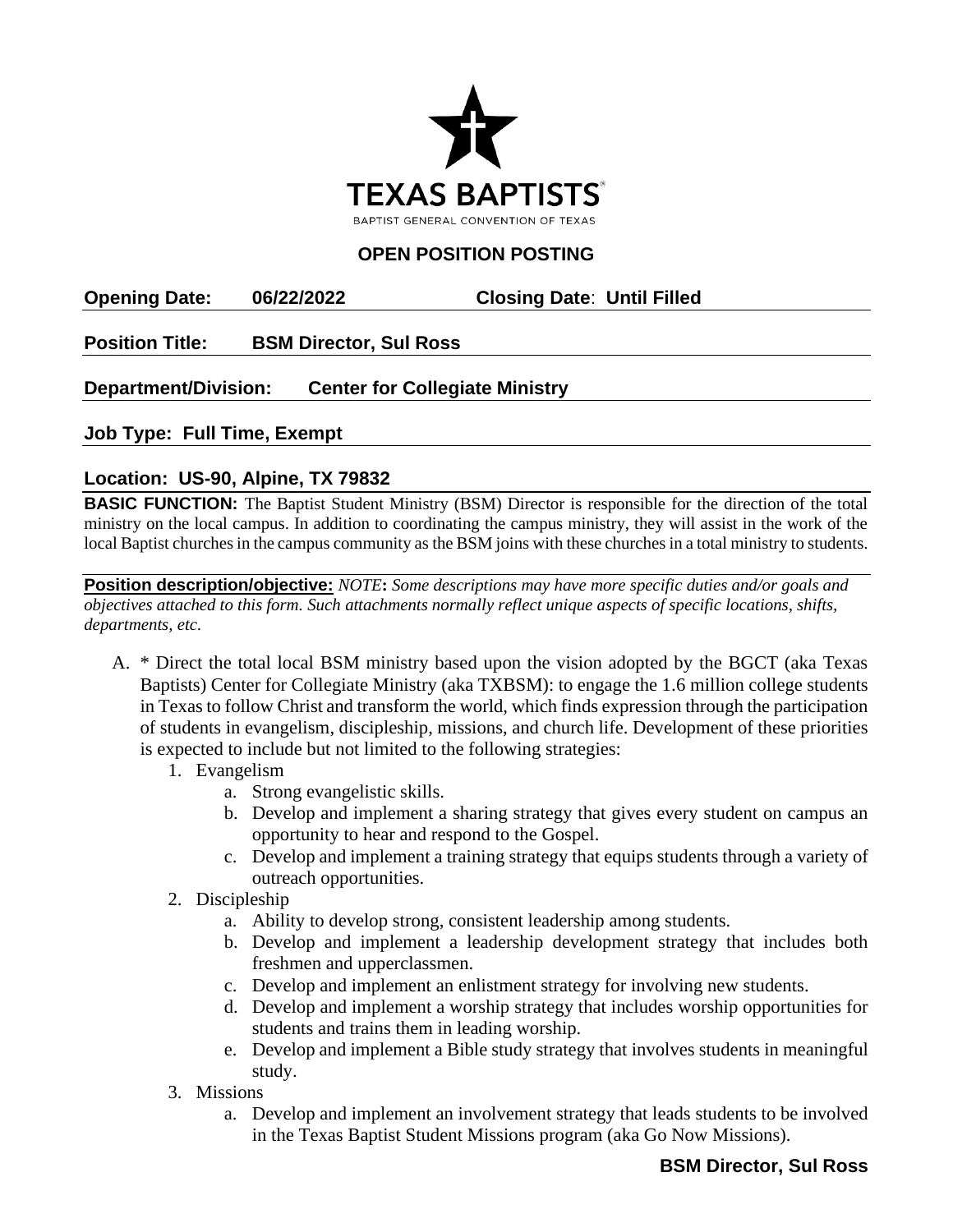- b. Develop and implement an experience strategy that gives students opportunities to be involved in short term projects as well as ongoing local missions experiences.
- c. Develop and implement an international student strategy that leads students to reach out to the students on their campus that come from other countries.
- d. Develop and implement a giving strategy that teaches students the discipline of giving sacrificially to missions.
- 4. Church Life
	- a. Develop and implement a church strategy that leads students to be involved in a local Baptist Church.
	- b. Consult with collegiate leadership of local churches as appropriate.
	- c. Pursue relationships with local church staff aggressively.
	- d. Regular involvement with the local Baptist Association(s).
- B. \* Work with the local leadership group effectively to provide a student ministry program that is appropriate to the campus situation and acceptable to the local Baptist churches.
- C. \* Facilitate a ministry of care and encouragement to include but not limited to these groups on campus:
	- 1. Students (Baptist Student Ministry is not designed to function as a counseling ministry. BSM Staff will not be involved in ongoing counseling with students but will seek to encourage students to the proper professional channels for this service.)
	- 2. Campus faculty and staff
	- 3. Local church workers
- D. \* Administer the budget in alignment with TXBSM and BGCT approved goals and objectives for the campus to include but not limited to the following:
	- 1. Work with the local leadership group in budget planning.
	- 2. Make regular financial reports to the local leadership group.
	- 3. Provide budget information and promotional materials.
	- 4. Follow the guidelines of TXBSM and BGCT for appropriate financial accountability.
	- 5. Engage in Ministry Partner Development (MPD) for the local BSM personnel and program budget.
- E. \* Supervise the local Baptist Student Center (if applicable) to include but not limited to the following tasks:
	- 1. Demonstrate proper care and use of the facilities, furnishings, equipment, and property in keeping with the basic purposes of the BSM.
	- 2. Work with in caring
	- 3. Assist with overall maintenance of the local Baptist Student Center (working with your TXBSM State Staff supervisor for major repairs, emergencies, and remodeling).
	- 4. Contract with janitor and yard services to care for the local Baptist Student Center.
- F. \* Attend all meetings and training as required to include but not limited to the following:
	- 1. New Worker Training (as scheduled)
	- 2. TXBSM Annual July Staff Meeting (always the last week of July)
	- 3. Supervisor Training (as scheduled)
	- 4. Annual local Executive Board meetings
	- 5. Local leadership group meetings
	- 6. Student leadership meetings
	- 7. Weekly programs through BSM
	- 8. Mission Trips
	- 9. Personal meetings with students for the purpose of discipleship / leadership development and others deemed necessary by the Center for Collegiate Ministry and / or the local leadership group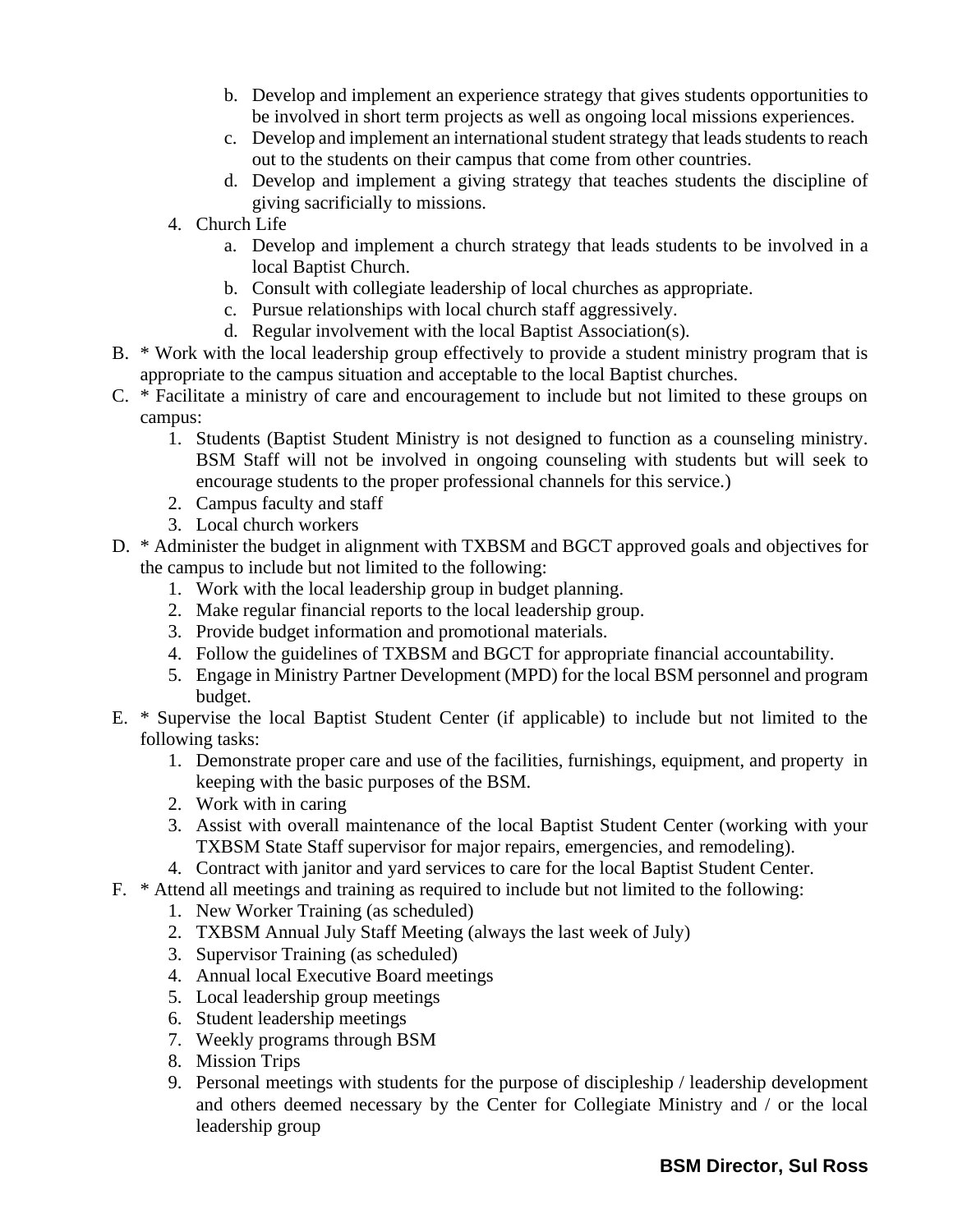- G. \* Communicate with the Center for Collegiate Ministry through required monthly financial reports, student missions forms, and semester and yearly ministry reports.
- H. \* Provide direction and supervision of direct reports to include but not limited to:
	- 1. Professional growth and development
	- 2. Develop and communicate goals and objectives
	- 3. Monitor, evaluate, and provide constructive feedback and direction to direct reports
	- 4. Conduct annual performance and ongoing evaluation.
- I. \* Coordinate the program of Bible teaching (if offered on the local campus).
- J. \* Respond to requests for information timely.
- K. \* Maintain compliance with the BGCT's employee policies and procedures. Maintain compliance with all state and federal laws and regulatory requirements.
- L. \* Perform other duties as required.

\*Task which is considered to be an essential function of the job

**Required skills and experience:** *NOTE: These requirements represent minimum levels in order to perform the job on a satisfactory basis. Candidates must have the ability to satisfactorily perform the essential functions of the job.*

- 1. In-depth understanding of a comprehensive field of knowledge, generally acquired through an earned master's degree from an accredited seminary (Baptist Seminary preferred).
- 2. Active membership in a church supportive of the BGCT that is also a cooperating church within the Association and is supportive of local BSM ministry during employment. Maintain a healthy personal church life, able to lead students into local church involvement, and serve the churches that provide support to the local BSM.
- 3. Commitment to Christian principles and teachings both professionally and personally. Knowledge of and commitment to traditional Baptist distinctives, denominational structure, and church programs.
- 4. Relate positively, influentially, and sensitively to a broad spectrum of persons in a variety of multi-tiered relationships and settings to include but not limited to students, faculty, clergy, laity, institutional staff / faculty, various Baptist organizations, churches of all sizes, cultural identities and worship styles, board and council members, Texas Baptists, and beyond.
- 5. Ability to communicate the vision of BSM both locally and state-wide on association and local church level.
- 6. Work under close supervision and clear expectations, yet exercise independent thinking and initiative, especially during the first three years.
- 7. Make effective, timely, appropriate decisions, and maintain confidentiality.
- 8. Provide strategic and logistical planning to facilitate meetings, conferences, workshops, and retreats as required.
- 9. Excellent, professional written communication skills. Including the ability to report proficiently on the local BSM ministry.
- 10. Excellent listening, interpersonal, and relationship building skills.
- 11. Excellent organizational skills, ability to multi-task and manage a variety of tasks.
- 12. Excellent demonstrated leadership skills necessary to appropriately influence people to achieve a desired outcome. Ability to develop strong, consistent leadership among students and assist them in discovering and exercising their spiritual gifts through serving in BSM leadership roles. Ability to effectively lead other local staff members; requires administrative skills to include but not limited to staff selection, development, motivation, scheduling, and evaluation.
- 13. Understanding of Scripture and theology and commitment to lifelong study and personal growth. Communicate with students through Scripture and personal experience to demonstrate how God